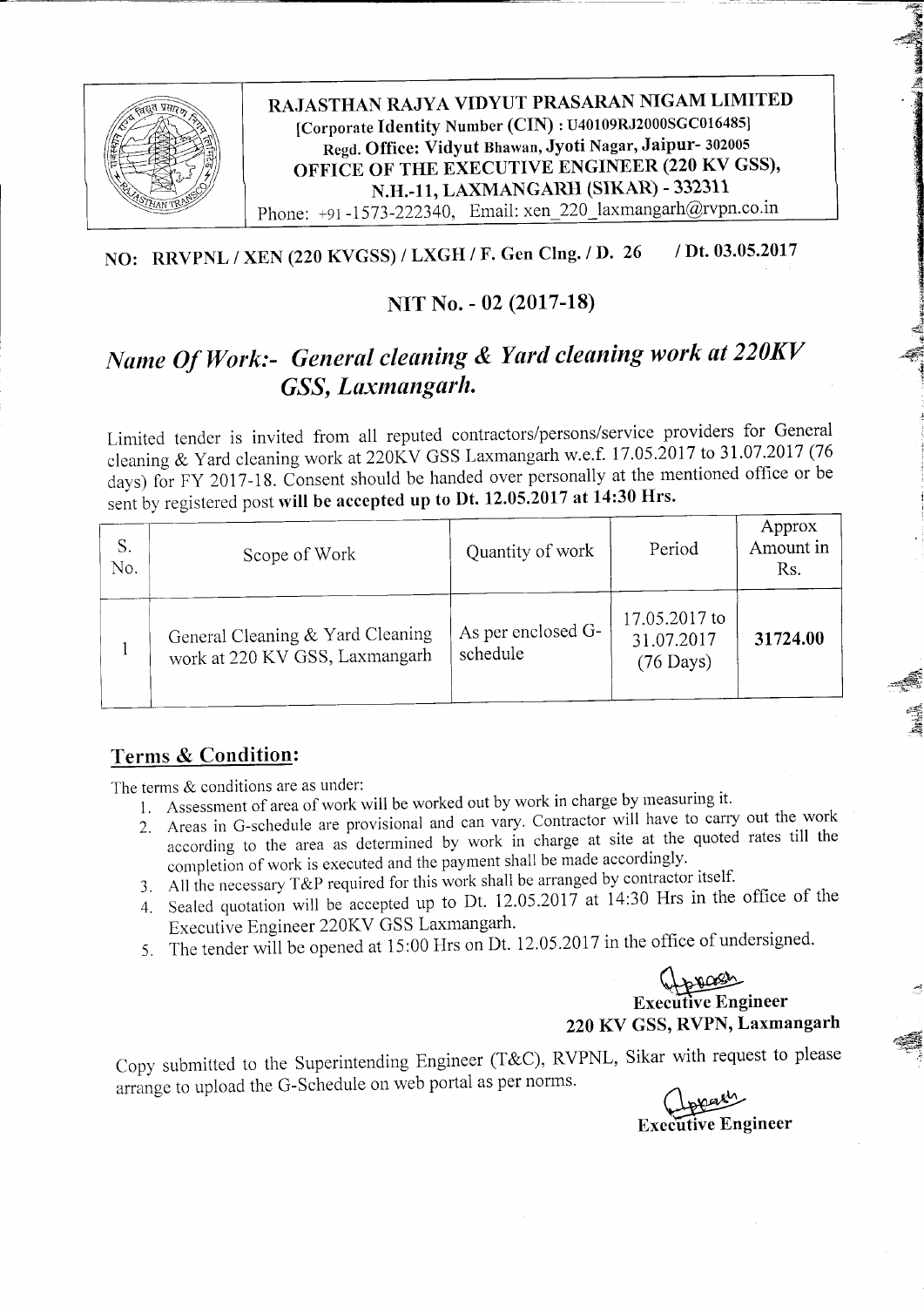¥

 $\sigma^2$ 

# $\underbrace{\textbf{G' SCHEDULE}}_{\textbf{Laxmanganh (Sikar). (17/05/2017 to 31/07/2017 i.e. 76 Days) Ref. BSR 01.04.2017.}}$

| <b>BSR</b><br>No. | Description                                                                                                                                                                                                                                                                                                                                                                                                                                                                                                                                                                                                                                                                                                                                                                                                                                                                                                                                                          | Quantity | <b>BSR</b> Rate<br>in Rs. | Unit          | Frequency                    | <b>TOTAL Amount</b> |
|-------------------|----------------------------------------------------------------------------------------------------------------------------------------------------------------------------------------------------------------------------------------------------------------------------------------------------------------------------------------------------------------------------------------------------------------------------------------------------------------------------------------------------------------------------------------------------------------------------------------------------------------------------------------------------------------------------------------------------------------------------------------------------------------------------------------------------------------------------------------------------------------------------------------------------------------------------------------------------------------------|----------|---------------------------|---------------|------------------------------|---------------------|
| 1.0               | सामान्य सफाई कार्य                                                                                                                                                                                                                                                                                                                                                                                                                                                                                                                                                                                                                                                                                                                                                                                                                                                                                                                                                   |          |                           |               |                              |                     |
| 1.1               | कार्यो का विवरण :-<br>ग्रिड़ सब स्टेषन परिसर के कार्यालय, नियन्त्रण कक्ष,<br>$\bullet$<br>बरामदों, विश्राम कक्ष,सीढ़ियाँ, पी०एल०सी०सी० कक्ष,<br>बैटरी कक्ष, विश्राम गृह आदि में झाडू से सफाई करना<br>व फिनायल का पोंछा लगाने का कार्य।<br>नियन्त्रण कक्ष समेत सभी कमरों के दरवाजों व<br>खिड़कियों (मय षीषे) आदि की सफाई।<br>समस्त षौचालय व मुत्रालय में फिनायल/रसायन का<br>प्रयोग करते हुए सफाई एवं धुलाई का कार्य।<br>नियन्त्रण कक्ष व अन्य सभी कक्षों की छत, खिड़की,<br>कोने आदि में लगे जाले आदि की सफाई।<br>उपरोक्त परिसर में कूड़ादानों (डस्टबिनों) को खाली<br>करना ।<br>समस्त निकाले गए कचरे को थ्रिड़ सब स्टेषन परिसर<br>से बाहर प्रभारी अधिकारी द्वारा निर्धारित स्थान पर<br>डालना ।<br>नोट :-<br>9. सफाई कार्य हेतु झाडू, पोंछे, डस्टर, आवष्यक<br>उपकरण आदि ठेकेदार को स्वयं की लागत<br>पर लाने होंगे ।<br>२. अन्य सफाई का सामान जैसे फिनायल,<br>फिनायल गोली, रसायन आदि विभाग द्वारा<br>देय होंगे ।<br>३. भुगतान फर्श क्षेत्रफल के आधार पर किया<br>जायेगा । | 380.00   | 26.00                     | 100<br>Sq.mtr | Daily<br>$(76 \text{ Days})$ | 7508.80<br>ą        |
| 1.2               | नियन्त्रण कक्ष से मुख्य द्वार तक सड़क व अन्य सड़कें एवं इनके<br>दोनों ओर छोड़ी गई खाली जगह की झाडू द्वारा सफाई।समस्त<br>निकाले गए कचरे को ग्रिड़ सब स्टेषन परिसर से बाहर प्रभारी<br>अधिकारी द्वारा निर्धारित स्थान पर डालना । सफाई कार्य हेतु<br>झाडू एवं आवष्यक उपकरण ठेकेदार को स्वयं की लागत पर लाने<br>होंगे ।                                                                                                                                                                                                                                                                                                                                                                                                                                                                                                                                                                                                                                                   | 563.00   | 5.00                      | 100<br>Sq.mtr | Daily<br>$(76 \text{ Days})$ | 2139.40             |
| 1.3               | यार्ड के अन्दर की सड़क, निरीक्षण पथ, ट्रेंच कवर व<br>फाउण्डेषन आदि की झाडू द्वारा सफाई। समस्त<br>निकाले गए कचरे को ग्रिड़ सब स्टेषन परिसर से बाहर<br>प्रभारी अधिकारी द्वारा निर्धारित स्थान पर डालना ।<br>सफाई कार्य हेतु झाडू एवं आवष्यक उपकरण ठेकेदार<br>को स्वयं की लागत पर लाने होंगे।                                                                                                                                                                                                                                                                                                                                                                                                                                                                                                                                                                                                                                                                           | 3182.00  | 5.00                      | 100<br>Sq.mtr | Weekly<br>(11 Week)          | 1750.10             |
| 1.4               | नियन्त्रण कक्ष, विश्राम गृह व अन्य कार्यालय परिसर के ऊपर की<br>छत व बरसाती नालों की सफाई ।<br>समस्त निकाले गए<br>कचरे को ग्रिड़ सब स्टेषन परिसर से बाहर प्रभारी अधिकारी द्वारा<br>निर्धारित स्थान पर डालना । सफाई कार्य हेतु झाडू एवं आवष्यक<br>उपकरण ठेकेदार को स्वयं की लागत पर लाने होंगे।                                                                                                                                                                                                                                                                                                                                                                                                                                                                                                                                                                                                                                                                        | 424.00   | 5.00                      | 100<br>Sq.mtr | Monthly<br>(2.5)             | 53.00               |